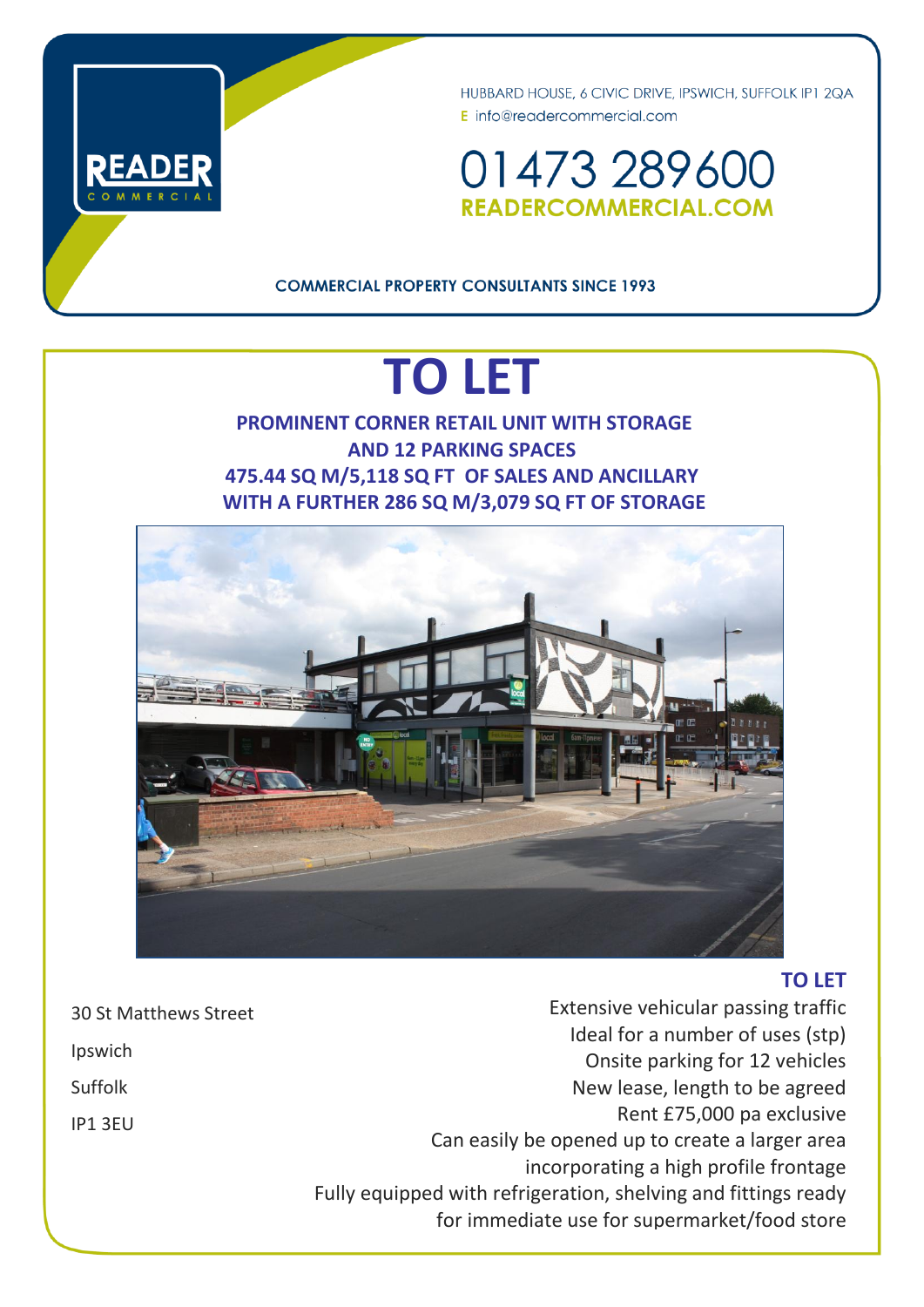### **LOCATION**

The property is situated close to the St Matthews Street roundabout on the edge of the main Town Centre with nearby occupiers such as Tesco, British Heart Foundation. This position sees both excellent pedestrian and vehicular passing trade as well as having the benefit of a nearby bus stop.

## **DESCRIPTION**

The premises comprise a large retail unit currently segregated into various areas incorporating sales area, preparation and bakery areas, office, ancillary, and a large side store.

Note: this property had previously been occupied by Mylocal and can easily be opened up to create a larger area incorporating a high profile frontage of 34 m/111 sq ft. Adjacent to the sales area is a large side store with 12 onsite car spaces in front.

## **ACCOMMODATION**

*(Please note all areas are appropriate and have been measured on a net internal basis)*

| Combination of sales area, preparation areas, bakery |                         |      |            |       |
|------------------------------------------------------|-------------------------|------|------------|-------|
| office, ancillary, wc's                              | 475.44 sq m 5,118 sq ft |      |            |       |
|                                                      |                         |      |            |       |
|                                                      |                         |      |            |       |
| Adjacent stores                                      | 286                     | sa m | 3,079      | sa ft |
|                                                      |                         |      |            |       |
|                                                      |                         |      |            |       |
| Gross frontage                                       | 34                      | sq m | 111        | sa ft |
| Built depth                                          | 24.8                    | sa m | 81.4 sq ft |       |

#### **TERMS**

The premises is available by of a new lease length to be agreed subject to 5 yearly upward only rent reviews with a proposed commencing rent of £75,000 pa exclusive.

#### **SERVICE CHARGE**

There will be a service charge levied for the property and the upkeep of the common areas.

#### **VAT**

Vat is applicable to the rent.

#### **BUSINESS RATES**

The rateable value for the property is £47,250 pa. Rates payable circa. £23,500 pa.

#### **EPC**

See attached.

## **LEGAL COSTS**

Each party to bear their own legal costs

## **CONSUMER PROTECTION REGULATIONS**

It is recommended that applicants seek independent professional advice in relation to the acquisition of this property.

#### **VIEWING**

Strictly by prior appointment with Sole Agents Reader Commercial on 01473 289600 [martin@readercommercial.com](mailto:martin@readercommercial.com) 

(plan is for location purposes only)